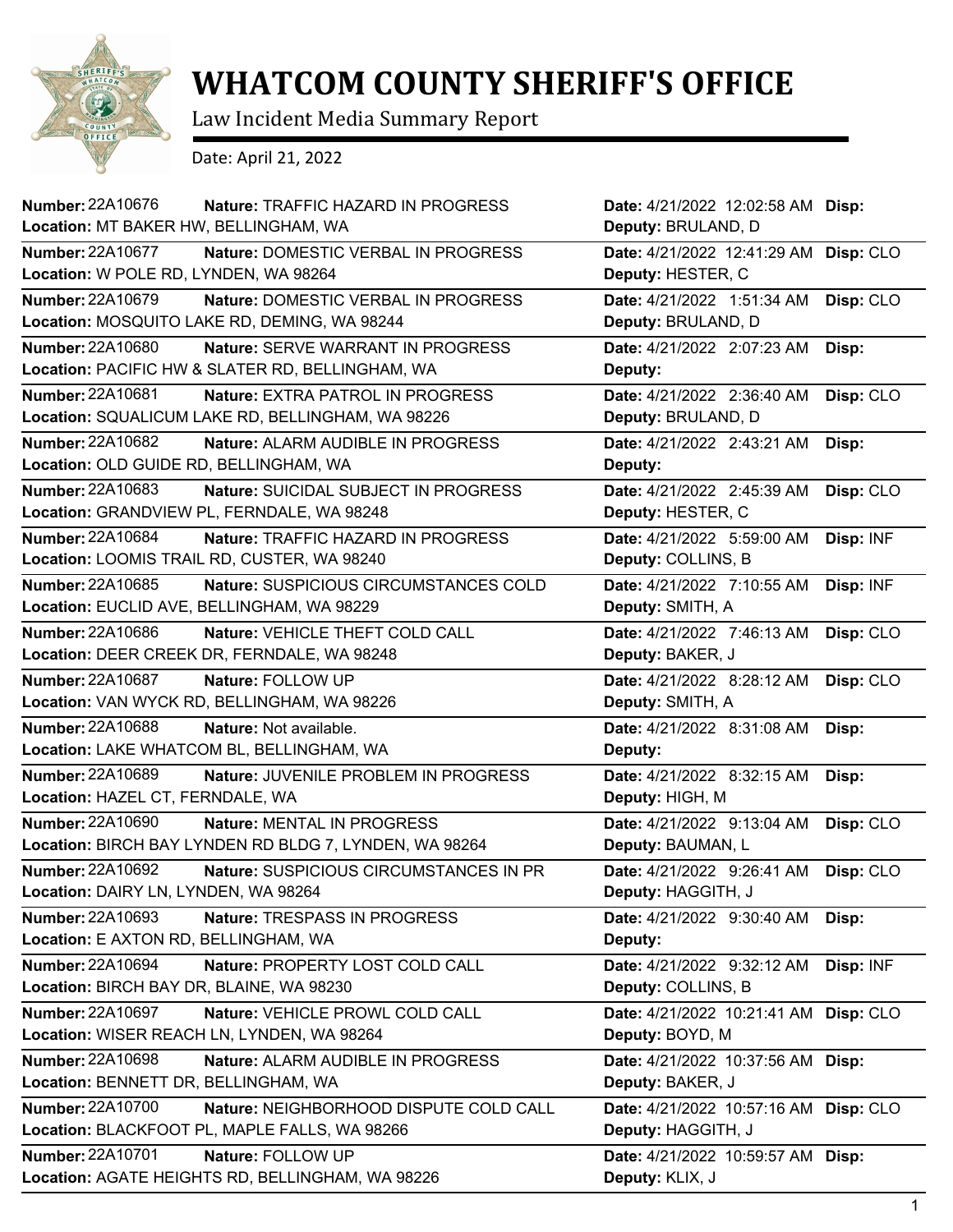| Number: 22A10702<br>Nature: VANDALISM IN PROGRESS                 | Date: 4/21/2022 11:00:23 AM Disp:       |
|-------------------------------------------------------------------|-----------------------------------------|
| Location: MARINE DR, BELLINGHAM, WA                               | Deputy: BAKER, J                        |
| <b>Number: 22A10704</b><br>Nature: THREAT COLD CALL               | Date: 4/21/2022 11:07:24 AM Disp:       |
| Location: ALDERWOOD AV, BELLINGHAM, WA                            | Deputy: BAKER, J                        |
| <b>Number: 22A10705</b><br>Nature: ASSIST AGENCY IN PROGRESS      | Date: 4/21/2022 11:27:17 AM Disp: CLO   |
| Location: JESS RD, CUSTER, WA 98240                               | Deputy: COLLINS, B                      |
| <b>Number: 22A10706</b><br>Nature: LITTERING COLD CALL            | Date: 4/21/2022 11:33:50 AM Disp: CLO   |
| Location: HENRY RD & GULF RD, BLAINE, WA 98230                    | Deputy: BOYD, M                         |
| <b>Number: 22A10708</b><br>Nature: REFER TO WSP IN PROGRESS       | Date: 4/21/2022 12:10:59 PM Disp:       |
| Location: PEACEFUL VALLEY DR & KENDALL RD, WA                     | Deputy:                                 |
| Number: 22A10709<br>Nature: ASSIST AGENCY IN PROGRESS             | Date: 4/21/2022 12:23:56 PM Disp:       |
| Location: NORTH STAR RD, FERNDALE, WA                             | Deputy: BAKER, J                        |
| Number: 22A10710<br>Nature: REFER TO WSP IN PROGRESS              | Date: 4/21/2022 12:24:36 PM Disp:       |
| Location: KENDALL RD & MT BAKER HW, WA                            | Deputy:                                 |
| Number: 22A10711<br>Nature: FOLLOW UP                             | Date: 4/21/2022 12:42:50 PM Disp:       |
| Location: NOON RD, EVERSON, WA                                    | Deputy:                                 |
| Number: 22A10714<br>Nature: WELFARE CHECK COLD CALL               | Date: 4/21/2022 1:27:16 PM<br>Disp: CLO |
| Location: SPRAGUE VALLEY DR, MAPLE FALLS, WA 98266                | Deputy: HAGGITH, J                      |
| Number: 22A10715<br>Nature: LANDLORD TENANT DISPUTE COLD C        | Disp: CLO<br>Date: 4/21/2022 1:50:00 PM |
| Location: E AXTON RD, BELLINGHAM, WA 98226                        | Deputy: SLYTER, C                       |
| Number: 22A10716<br><b>Nature: IMPOUND PRIVATE IN PROGRESS</b>    | Date: 4/21/2022 1:56:17 PM<br>Disp:     |
| Location: MT BAKER HW, BELLINGHAM, WA                             | Deputy:                                 |
| Number: 22A10717<br>Nature: FOLLOW UP                             | Date: 4/21/2022 2:01:11 PM<br>Disp:     |
| Location: BYRON AV, BELLINGHAM, WA                                | Deputy: POLINDER, C                     |
|                                                                   |                                         |
| Number: 22A10718<br>Nature: FOLLOW UP                             | Date: 4/21/2022 2:01:48 PM<br>Disp:     |
| Location: STEIN RD, CUSTER, WA                                    | Deputy: POLINDER, C                     |
| Number: 22A10719<br>Nature: TRAFFIC HAZARD IN PROGRESS            | Date: 4/21/2022 2:06:54 PM<br>Disp:     |
| Location: COUNTRY LN, BELLINGHAM, WA                              | Deputy: WRIGHT, M                       |
| <b>Number: 22A10721</b><br>Nature: REFER TO WSP IN PROGRESS       | Date: 4/21/2022 2:25:12 PM<br>Disp:     |
| Location: GUIDE MERIDIAN, WA                                      | <b>Deputy:</b>                          |
| Number: 22A10723<br>Nature: TRESPASS IN PROGRESS                  | Date: 4/21/2022 2:47:51 PM<br>Disp:     |
| Location: KELLY RD, BELLINGHAM, WA                                | Deputy: SMITH, A                        |
| Number: 22A10724<br>Nature: VEHICLE PROWL COLD CALL               | Date: 4/21/2022 2:55:36 PM<br>Disp: CLO |
| Location: BIRCH BAY DR, BLAINE, WA 98230                          | Deputy: BOYD, M                         |
| Number: 22A10726<br>Nature: SUSPICIOUS PERSON IN PROGRESS         | Date: 4/21/2022 2:56:08 PM<br>Disp: CLO |
| Location: MEDCALF RD, BELLINGHAM, WA 98226                        | Deputy: SLYTER, C                       |
| <b>Number: 22A10727</b><br>Nature: CIVIL PROBLEM COLD CALL        | Date: 4/21/2022 3:04:05 PM<br>Disp: CLO |
| Location: VAN WYCK RD, BELLINGHAM, WA 98226                       | Deputy: STAFFORD, M                     |
| Number: 22A10728<br>Nature: ASSIST AGENCY IN PROGRESS             | Date: 4/21/2022 3:16:46 PM<br>Disp: CLO |
| Location: ALDERWOOD AVE, BELLINGHAM, WA 98225                     | Deputy: JOHNSON, I                      |
| Number: 22A10729<br>Nature: TRAFFIC HAZARD IN PROGRESS            | Date: 4/21/2022 3:25:13 PM<br>Disp:     |
| Location: AIRPORT DR & AIRPORT WA, BELLINGHAM, WA                 | Deputy: JOHNSON, I                      |
| <b>Number: 22A10730</b><br>Nature: ASSIST AGENCY IN PROGRESS      | Date: 4/21/2022 3:29:10 PM<br>Disp:     |
| Location: JONES LN, BELLINGHAM, WA                                | Deputy: STREUBEL, A                     |
| <b>Number: 22A10732</b><br><b>Nature: HIT AND RUN IN PROGRESS</b> | Date: 4/21/2022 3:34:16 PM              |
| Location: MARINE DR, BELLINGHAM, WA 98225                         | Disp: CLO<br>Deputy: JOHNSON, I         |
| <b>Number: 22A10733</b><br>Nature: DOMESTIC ORDER VIOL COLD CALL  | Date: 4/21/2022 3:36:16 PM<br>Disp: INF |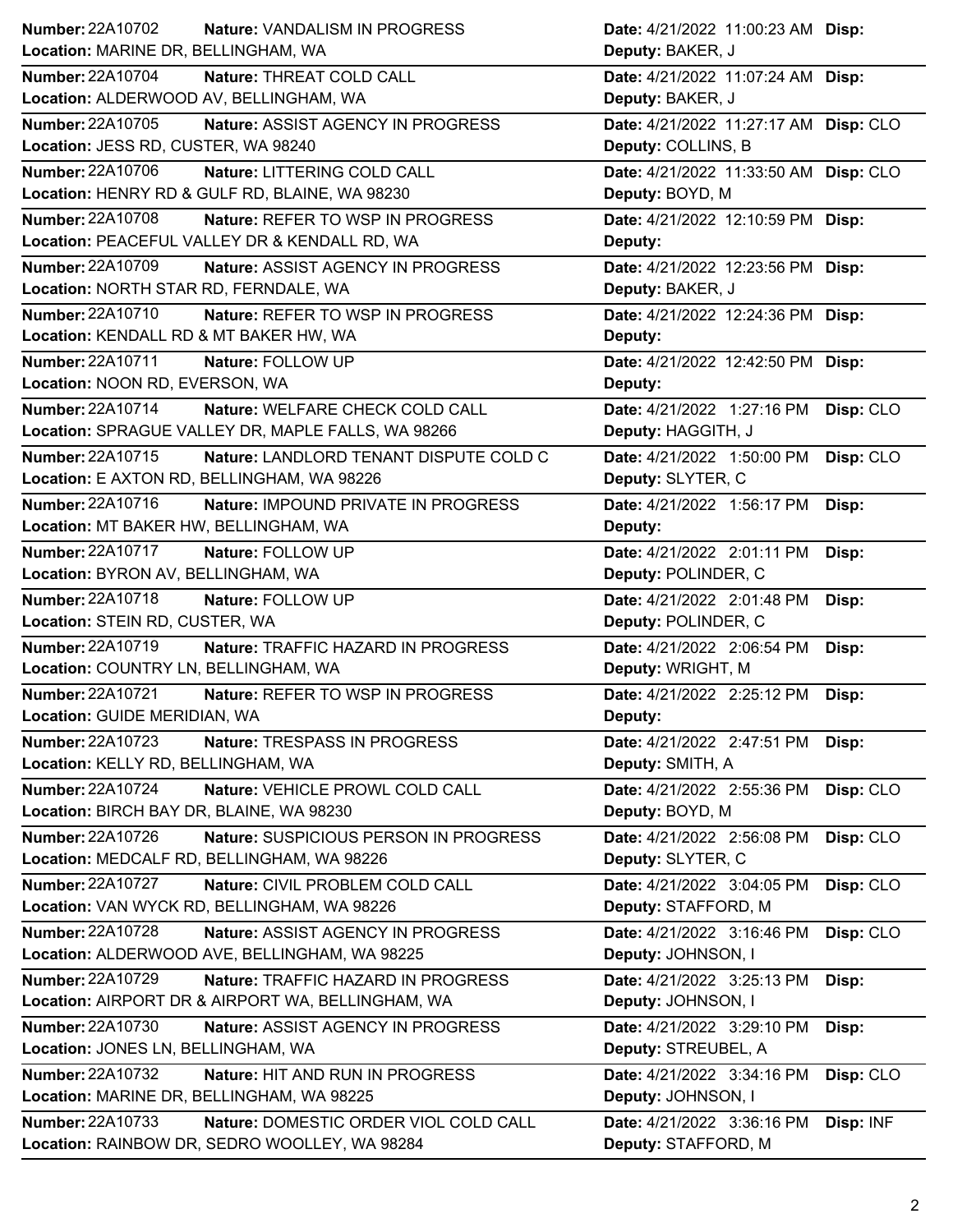| Number: 22A10734<br>Nature: FOLLOW UP                                                       | Date: 4/21/2022 3:41:56 PM                      | Disp:     |
|---------------------------------------------------------------------------------------------|-------------------------------------------------|-----------|
| Location: E BELLIS FAIR PK, BELLINGHAM, WA                                                  | Deputy: LEACH, T                                |           |
| <b>Number: 22A10735</b><br>Nature: TRESPASS COLD CALL                                       | Date: 4/21/2022 3:45:27 PM                      | Disp: CLO |
| Location: VALLEY HWY, ACME, WA 98220                                                        | Deputy: STAFFORD, M                             |           |
| <b>Number: 22A10737</b><br>Nature: FOLLOW UP                                                | Date: 4/21/2022  4:02:45 PM  Disp: CAA          |           |
| Location: GRAND AVE, BELLINGHAM, WA 98225                                                   | Deputy: HEINRICH, C                             |           |
| Arrested: LARA, ROBERTO G.<br>Age: 33                                                       |                                                 |           |
| <b>Offenses: In From Court</b>                                                              |                                                 |           |
| Number: 22A10738<br>Nature: ALARM AUDIBLE IN PROGRESS                                       | Date: 4/21/2022 4:05:43 PM                      | Disp:     |
| Location: GUIDE MERIDIAN, BELLINGHAM, WA                                                    | Deputy: WRIGHT, M                               |           |
| <b>Number: 22A10739</b><br>Nature: THEFT COLD CALL                                          | Date: 4/21/2022 3:59:59 PM                      | Disp: CLO |
| Location: LOCUST RD, BELLINGHAM, WA 98225                                                   | Deputy: BOYD, M                                 |           |
| Number: 22A10740<br>Nature: FRAUD COLD CALL                                                 | Date: 4/21/2022 4:11:56 PM                      | Disp: CLO |
| Location: MISSION RD, BELLINGHAM, WA 98226                                                  | Deputy: SLYTER, C                               |           |
| <b>Number: 22A10741</b><br><b>Nature: SUSPICIOUS CIRCUMSTANCES IN PR</b>                    | Date: 4/21/2022 4:20:26 PM                      | Disp:     |
| Location: HANNEGAN RD & KLINE RD, BELLINGHAM, WA                                            | Deputy: WRIGHT, M                               |           |
| <b>Number: 22A10742</b><br>Nature: ALARM AUDIBLE IN PROGRESS                                | Date: 4/21/2022 4:38:36 PM                      | Disp: CLO |
| Location: BAY RD, BLAINE, WA 98230                                                          | Deputy: BROWN, E                                |           |
| Number: 22A10743<br>Nature: SHOTS IN PROGRESS                                               | Date: 4/21/2022 4:45:58 PM                      | Disp: CLO |
| Location: BRIDGE WAY, BLAINE, WA 98230                                                      | Deputy: BROWN, E                                |           |
| <b>Number: 22A10744</b><br>Nature: THREAT COLD CALL                                         | Date: 4/21/2022 5:01:23 PM                      | Disp: INF |
| Location: GUIDE MERIDIAN, LYNDEN, WA 98264                                                  | Deputy: SLYTER, C                               |           |
| Number: 22A10745<br>Nature: SHOTS IN PROGRESS                                               | Date: 4/21/2022 5:25:38 PM                      | Disp: CLO |
| Location: DAHLBERG RD, FERNDALE, WA 98248                                                   | Deputy: BROWN, E                                |           |
| Number: 22A10746<br><b>Nature: WATCH FOR IN PROGRESS</b>                                    | Date: 4/21/2022 5:25:55 PM                      | Disp:     |
| Location: SLATER RD, FERNDALE, WA                                                           | Deputy:                                         |           |
|                                                                                             |                                                 |           |
| Number: 22A10748<br>Nature: DISORDERLY CONDUCT IN PROGRESS                                  | Date: 4/21/2022 5:56:05 PM                      | Disp:     |
| Location: BIRCH BAY LYNDEN RD, LYNDEN, WA                                                   | Deputy:                                         |           |
| Number: 22A10749<br>Nature: TRAFFIC STOP                                                    | Date: 4/21/2022 6:01:51 PM                      | Disp: CAA |
| Location: W HEMMI RD, BELLINGHAM, WA 98226                                                  | Deputy: ASSINK, G                               |           |
| Arrested: NERKINS, AARON L.<br>Age: 30                                                      |                                                 |           |
| <b>Offenses:</b> Obstructing, Traffic, Pursuit Eluding, Driving While License Susp          |                                                 |           |
| Arrested: ROBBINS, SILAS J.<br>Age: 38                                                      |                                                 |           |
| <b>Offenses: Obstructing, Traffic, Pursuit Eluding, Driving While License Susp</b>          |                                                 |           |
| <b>Number: 22A10751</b><br>Nature: THEFT COLD CALL                                          | Date: 4/21/2022 5:20:54 PM Disp: CLO            |           |
| Location: LOCUST AVE, BELLINGHAM, WA                                                        | Deputy: BOYD, M                                 |           |
| Number: 22A10752<br>Nature: WATCH FOR IN PROGRESS                                           | Date: 4/21/2022 6:32:23 PM                      | Disp: CLO |
| Location: CLIFFSIDE DR & CLIFFSIDE DR, BELLINGHAM, WA 98225                                 | Deputy: BROWN, E                                |           |
| Number: 22A10753<br>Nature: DOMESTIC ORDER VIOL IN PROGRES                                  | Date: 4/21/2022 6:35:02 PM                      | Disp: INF |
| Location: HAMMER RD, LYNDEN, WA 98264                                                       | Deputy: SLYTER, C                               |           |
| Number: 22A10754<br>Nature: SHOTS COLD CALL                                                 | Date: 4/21/2022 6:35:51 PM                      | Disp:     |
| Location: N ENTERPRISE RD, FERNDALE, WA                                                     | Deputy: HESTER, C                               |           |
| Number: 22A10755<br>Nature: MVA BLOCKING IN PROGRESS                                        | Date: 4/21/2022 6:40:10 PM                      | Disp: CLO |
| Location: ALDRICH RD, BELLINGHAM, WA 98226                                                  | Deputy: BROWN, E                                |           |
| Number: 22A10756<br>Nature: VEHICLE PROWL COLD CALL                                         | Date: 4/21/2022 6:52:53 PM                      | Disp: CLO |
| Location: N ENTERPRISE RD, FERNDALE, WA 98248                                               | Deputy: BOYD, M                                 |           |
| Number: 22A10757<br>Nature: CHILD ABUSE COLD CALL                                           | Date: 4/21/2022 6:56:10 PM                      | Disp: INF |
| Location: MOSQUITO LAKE RD, DEMING, WA 98244                                                | Deputy: STAFFORD, M                             |           |
| Number: 22A10759<br>Nature: VEHICLE RECOVERY IN PROGRESS<br>Location: PORTAL WA, BLAINE, WA | Date: 4/21/2022 7:50:37 PM<br>Deputy: WILSON, J | Disp:     |